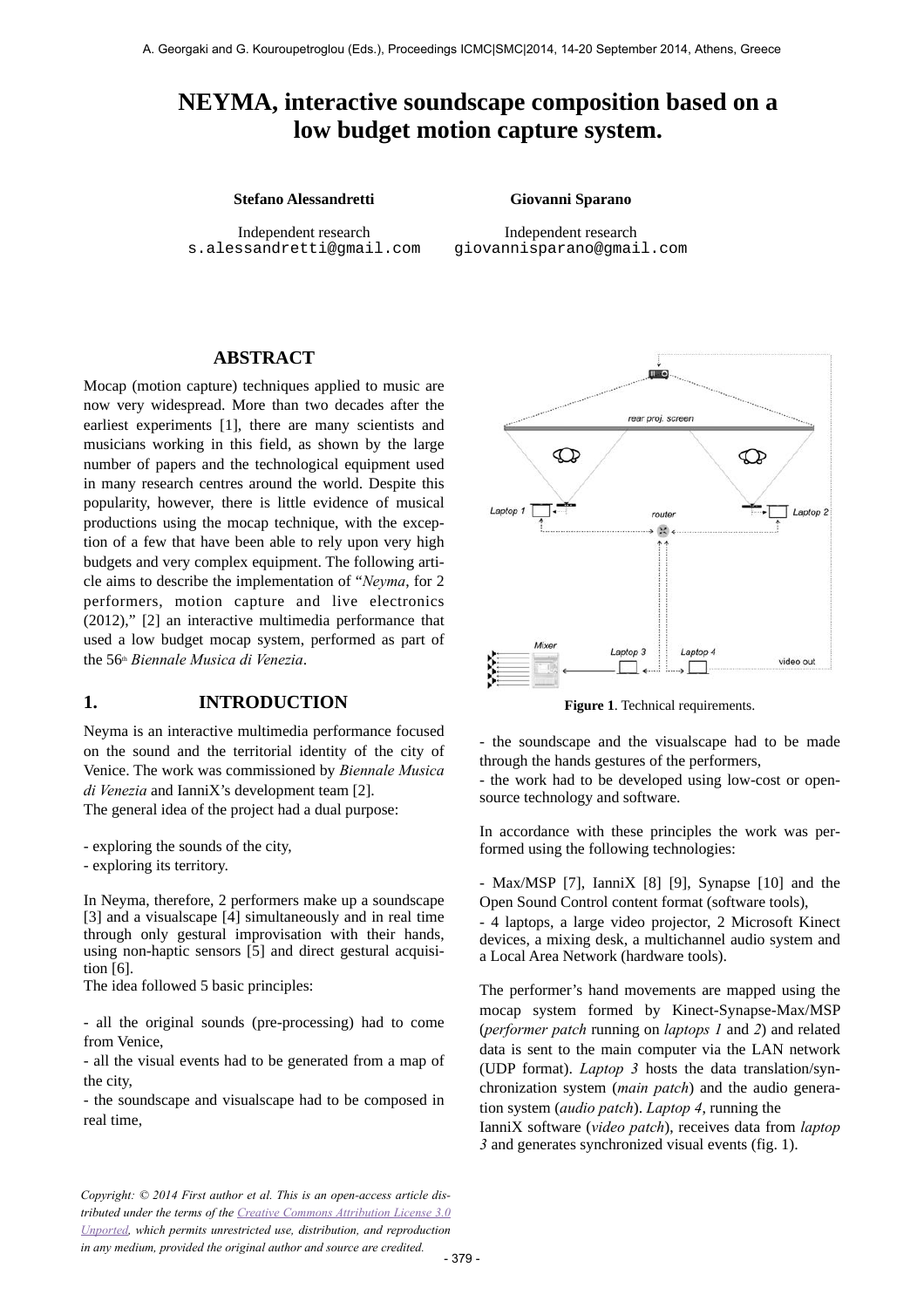### **2. MOTION CAPTURE STSTEM**

Each motion capture system is composed of a Kinect device, Synapse application and a Max/MSP patch (*performer patch*). The Synapse app gets the raw input data from Kinect and sends out OSC messages according to a specific syntax:

*/<point of the skeleton>\_pos\_world <float of X position> <float of Y position> <float of Z position>*.

Axes are arranged on the basis of the performer's point of point of view. The app can recognize the skeleton of a user, grab some key points from it and send the spatial location out in relative values, with the *pos\_world* being the distance expressed in millimeters from the Kinect and the skeleton point determined by the software. Three messages per performer were used: right hand, left hand and torso position (fig. 2).



**Figure 2**. Hand and torso recognition.

In Max/MSP *performer patch*, these messages are translated into:

- the speed motion of the hand,

- the distance of the hands from the torso, useful in obtaining a tracking of hand movements independent from the distance of the performer from the mocap device.

With *performer patch* one can control:

- the spatialization of *drones* through the hand speed motion,

- the activation of *triggers*,
- the recognition of *sequences*. (see §3)

These three controls are automatically activated in specific movements during the performance. *Drones* start automatically and move into an electroacustic space according to the speed of motion of the hands, the triggers being single spheres in 3D space with an adjustable radius, activated by passing hands through the points in which they are placed.

*Sequences* are chains of triggers: in specific performance sections, the consecutive selection of 2 *triggers* define a *sequence*.

The location of *triggers* and gestures related to *sequences* are initialized before the performance and all lie within an action space that extends in front of the performer (fig. 3).



**Figure 3**. Action space.

The initialization process consists of:

- the adjustment of the input threshold within the hand action space,

- the determination of trigger points which represent the centre of the sphere,

- the determination of sequence points.

All these settings are made by putting the performer's hands in a desired point in space which is then registered into the *performer patch* by an assistant that stores the related presets, the performer placing themselves in the same spot used for the performance.

### **3. INTERACTIVE AUDIO SYSTEM**

The audio processing environment (*laptop 3*) consists in the generation and spatial diffusion of sound events (*audio patch*) and is organized into 4 main modules: a sampler, a bank of automated gain faders (pseudo-random algorithm), a bank of 12 spatializers and a reverberation unit.

In addition to these, there is also a module for the extraction of the amplitude value of the signal consisting of a bank of filters and peak meters that splits the spectrum into 24 bands, detecting each amplitude value (*vocoder*, cf. §4) and sending these to *laptop 4* as the main control variables of visual events (fig. 4-5).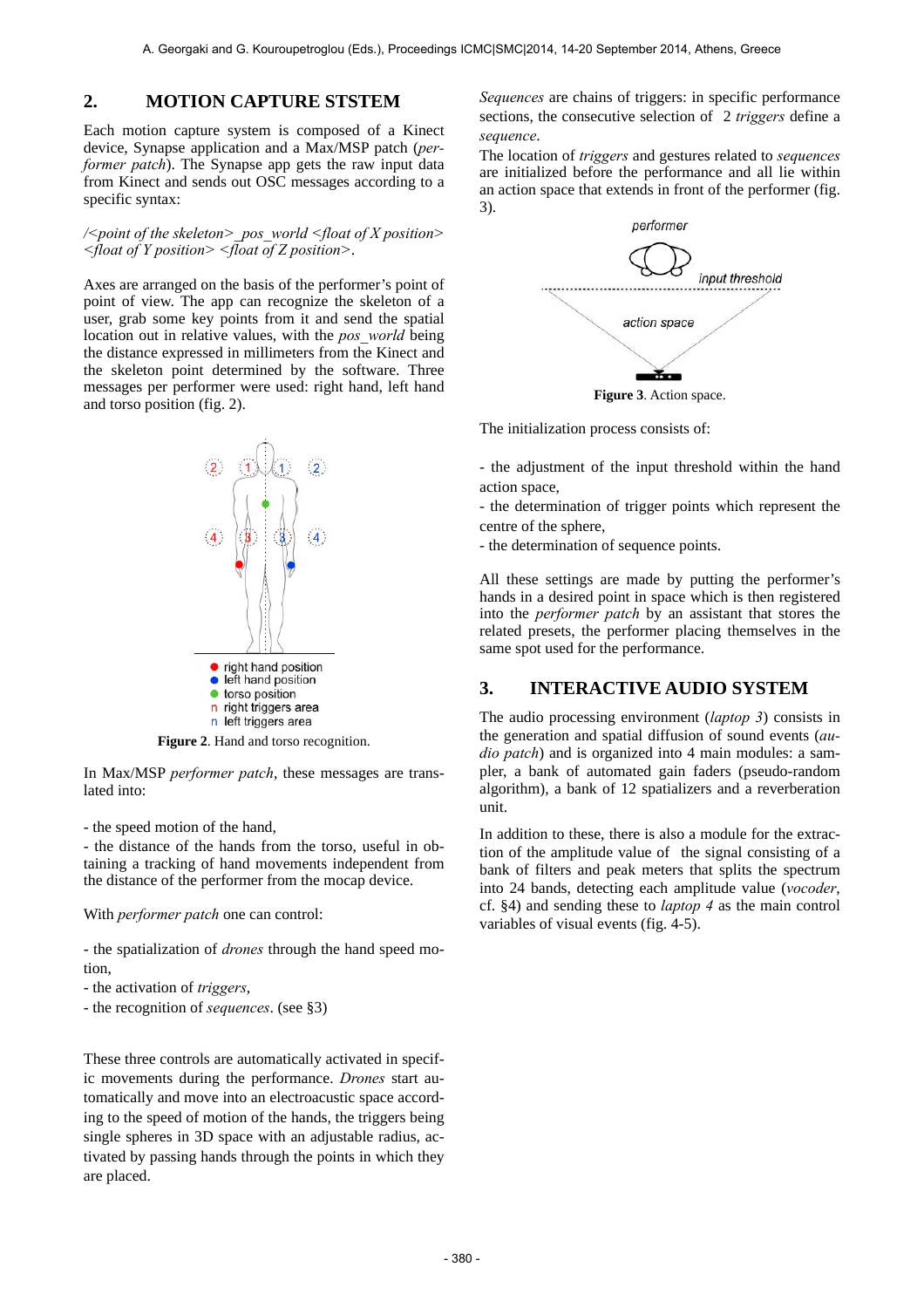

**Figure 4**. *Main patch* diagram (*laptop 3*).



**Figure 5**. *Audio patch* diagram (*laptop 3*).

*Sampler*: a bank of 48 file players (24 for each performer) that allows the playback of 3 types of sound events: *drones*, *triggers* and *sequences*. *Drones* are long duration audio files (up to 2 minutes) triggered by the cue list and their function is like a "*basso continuo*". *Triggers* are short duration audio files (up to 12 seconds) activated by virtual buttons around performers while *sequences* are short duration audio files (up to 8 seconds) triggered by the performers' hand gestures (triggers chains, cf. §2).

*Pseudo-random automation*: a bank of 24 automated gain faders that allows the output level of each sample to be varied randomly, within a preset range. All variables of the module are automated through the synced cue list in the *main patch*. It is a basic system because it allows for the quick setting of all the samples' amplitudes and their automatic control at run time, and at the same time it offers the possibility to simulate a "from near to far" (and viceversa) sound effect.<sup>1</sup>

*Spatializers*: a bank of 12 spatializers organized accord-

ing to the type of samples received as input . The motion algorithm is largely based on a matrix (controlling the opening time of the channels) and the speed of movement can be controlled manually (receiving data from the mocap system) or automatically, using the synced cue list in the *main patch*.

*Reverberation*: a delay line reverb algorithm which allows the adding of a virtual environment and the simulation of the movements mentioned earlier. All variables are automated by the same cue list in the *main patch*.

#### **4. INTERACTIVE VIDEO SYSTEM**

IanniX is a graphical open source sequencer that allows graphic representations of a multidimensional score [9]. This score is made up of three different objects: curves, cursors and triggers. For the purpose of this project, only the usage of curves manipulated in real-time through an opportune patch (*video patch*) were considered.

The implemented score was a 2D map of Venice imported in a IanniX project as a set of different curves defined as B-Splines: by moving a point that belongs to a curve, allowing a smooth animation (fig. 6).



**Figure** 6. Map screenshot.

Selected curves are moved in the third dimension (z-axis) at precise time moments, via *video patch*. This patch controls the location of single or groups of curve-points. The range and sign of movements were arbitrarily defined on the basis of aesthetics.

By zooming, shooting at different angles, hiding and showing groups of curves, it was possible to create a video animation controlled in real-time by a predetermined score and the occurring audio events, the score controlling which curves are visible, the zoom factor and the shot angle. The audio amplitude obtained as well as analysis using vocoding control the size of movements in the *z* dimension and the transparency of the current visible curves. The 24-band vocoder used for the analysis algorithm is a channel vocoder while the centre frequency and bandwidth of each band are listed in the table below and follow the 24 critical bands of hearing on the Bark scale (table 1).

 $<sup>1</sup>$  Varying the direct signal and keeping constant the reverberated signal.</sup>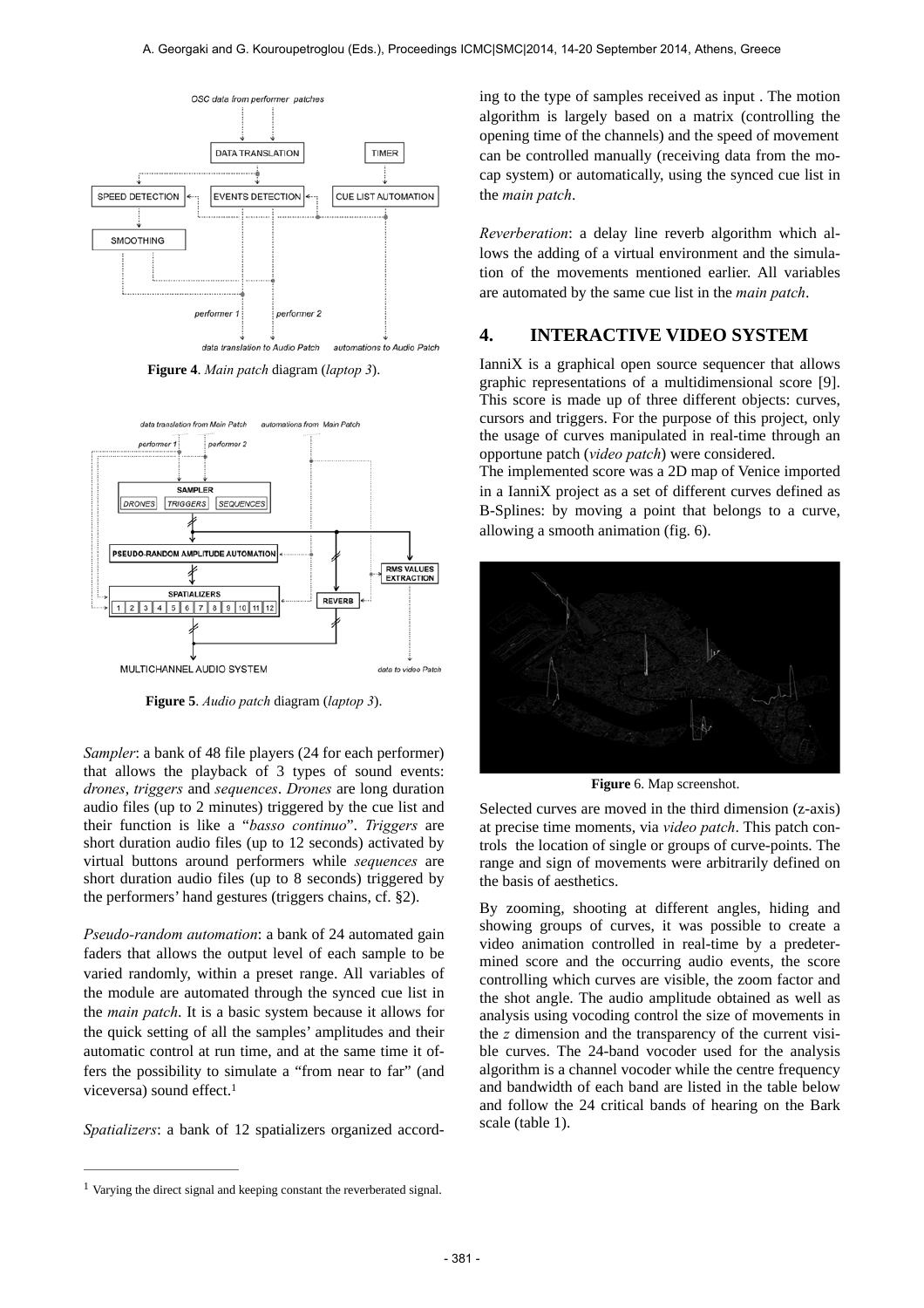| Center<br>freq. $(Hz)$ | <b>Bandwidth</b><br>(Hz) | Center<br>freq. $(Hz)$ | <b>Bandwidth</b><br>(Hz) |
|------------------------|--------------------------|------------------------|--------------------------|
| 50                     | 80                       | 1850                   | 280                      |
| 150                    | 100                      | 2150                   | 320                      |
| 250                    | 100                      | 2500                   | 380                      |
| 350                    | 100                      | 2900                   | 450                      |
| 450                    | 110                      | 3400                   | 550                      |
| 570                    | 120                      | 4000                   | 700                      |
| 700                    | 140                      | 4800                   | 900                      |
| 840                    | 150                      | 5800                   | 1100                     |
| 1000                   | 160                      | 7000                   | 1300                     |
| 1170                   | 190                      | 8500                   | 1800                     |
| 1370                   | 210                      | 10500                  | 2500                     |
| 1600                   | 240                      | 13500                  | 3500                     |

**Table 1**. Critical bands.

The video score is divided into 4 macro sections in which different curves are pictured and manipulated in realtime. In each section there are 24 selected curve-points which are linked to a specific band of the vocoder.

There is also a relationship between the curves and the sounds used in a single section, the curves being parts of the Venice map in which soundscape audio recordings were made.

The resulting video is a conceptual animation of white lines on a black background in continuous transformation that ends in a bird's eye view of a stylised Venice map (fig. 6-7).



**Figure** 7. Map screenshot.

#### **5. OSC DATA**

The communications between Synapse, *performer patch*, *video patch*, Iannix project, *audio patch* and *main patch* are made possible using the OpenSoundControl content format [12]. The LAn is set up as a mixed peer-to-peer and client-server model network. The Synapse application/*performer patch* and Iannix project/*video patch* pairs are couples of individual nodes in the P2P network in which any communication is purely unilateral: mocap data flows from Synapse to the performer patch and the video score commands from the *video patch* to the Iannix project. The *main patch* acts as a server coordinating messages from the *performer patch* to the *video patch* and the *audio patch* (fig. 8).



**Figure** 8. LAN.

## **6. SOUNDSCAPE COMPOSITION**

As indicated above, all the sounds come from the city of Venice, from characteristic spots in sound terms: the Ponte di Rialto, Piazza San Marco, the Campo San Polo, Piazzale Roma, Canal Grande, the Arsenale, San Giorgio Maggiore, SS. Giovanni e Paolo and the Giudecca.

The collected sound samples were then processed using a variety of techniques including granulation, ring modulation, convolution, frequency warping, spectral delaying, filtering and vocoding.2

All these sound events were placed into 3 categories: *drones*, *triggers* and *sequences* (see §3); in such a way that each performer has his personal samples library.

*Performer 1:* 8 *drones*  $(4 + 4)$ , 16 *sequences*  $(8$  for each hand), 16 *triggers*  $(8 + 8, 8)$  for each hand).

*Performer 2:* 4 *drones*  $(2 + 2)$ , 16 *sequences* (8 for each hand) , 24 *triggers* (12 + 12, 12 for each hand)*.*

The gestural improvisations were organized in such a way as to obtain a circular structure formed by 3 types of soundscape: virtual, surreal and real [11]. This idea was applied in order to simulate an approach to the city, a tour within it and a subsequent departure to other places (fig. 9).

In this structure each performer follows a time sequence of instructions inside of wich he is free to improvise.

*Performer 1*: 0'00" / 3'00" - *drones* spatialization, 3'00" / 4'00" - *triggers* mode,

 $2$  Max/MSP patches (programmed on purpose).